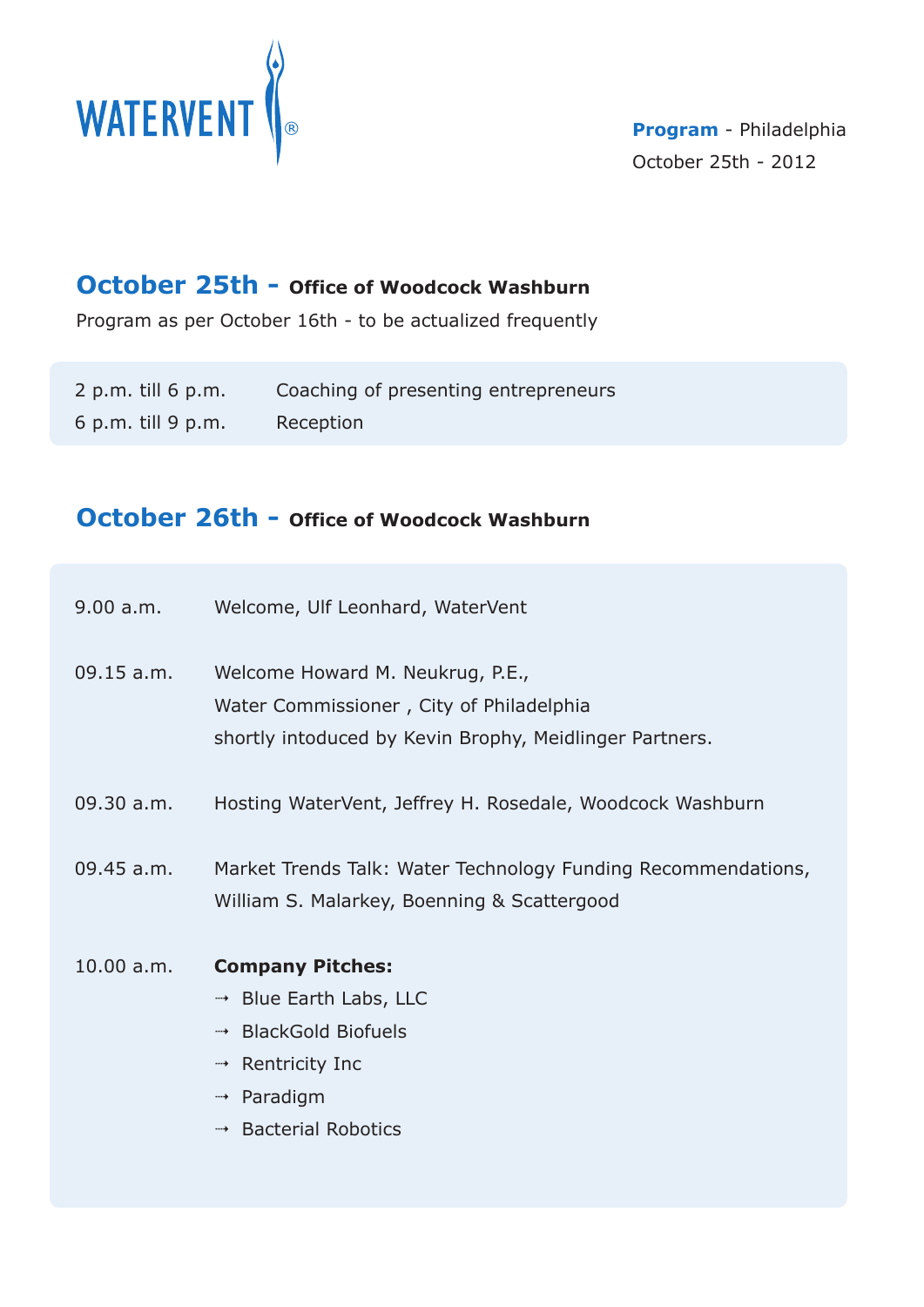

### **October 26th - Office of Woodcock Washburn**

- 10.40 p.m. Interview with Innovator: Kevin Brophy, Meidlinger Partners & Stephen Spoonamore, ABS Materials
- 10.55 p.m. Interview with Innovator: Aaron B. Rabinowitz, Woodcock Washburn & Greg Ryan, Pasteurization Group
- 11.10 a.m. **Coffee & networking break**
- 11.30 p.m. Market Trends Talk: Water Technology Scouting, Mark W. LeChevallier, Director, Innovation & Environmental Stewardship American Water
- 11.50 p.m. **Company Pitches:**
	- → MAR Systems Inc.
	- → dloHaiti
	- $\rightarrow$  Flow Tech chemicals Ltd.
	- Bion Environmental Technologies, Inc.
	- One Planet Associates LLC
- 12.30 p.m. → Interview with Innovator: Paul Gagliardo, M.P.H., P.E. Manager-Innovation Development American Water & David Duncan President / CEO, Smart Earth Technologies, LLC

 Interview with Innovator: Frederic Schmuck, Liberation Capital & the CEO of VRTX Dynamic Water Technology

 Water Tech Trade Fair: Berlin Wasser International, Cornelia Wolff der von Sahl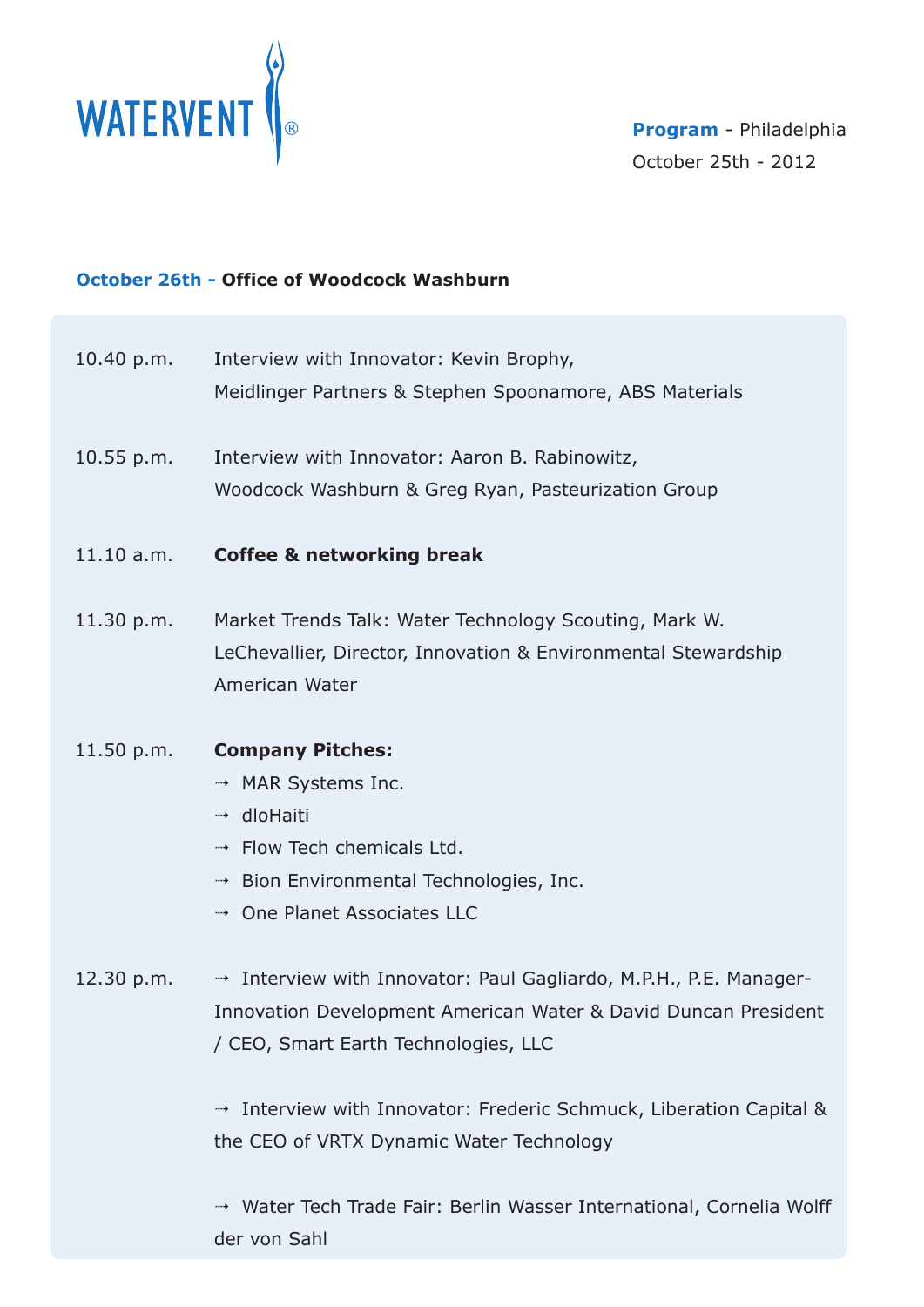

#### **October 26th - Office of Woodcock Washburn**

| $1.15$ p.m. | <b>Lunch break</b>                                                 |
|-------------|--------------------------------------------------------------------|
| 2.30 p.m.   | <b>Company Pitches:</b>                                            |
|             | → Cardinal Resources LLC                                           |
|             | <sup>--+</sup> BioChem Technology, Inc.                            |
|             | → Holganix                                                         |
|             | → Resolute Marine Energy                                           |
|             | → ANDalyze                                                         |
| 3.10 p.m.   | The Interview with Innovator: Andy Ziolkowski, Midpoint Ventures & |
|             | Eric Stoermer, Environmental Operating Solutions                   |
| 3.30 p.m.   | A Interview with Innovator: Ashish Aneja, Advanced Technologies    |
|             | Leader, GE Power & Water & (tba)                                   |
| 3.50 p.m.   | → The Delaware River Water Alliance, Mark S. Trabbold, Director,   |
|             | Business Development, Ben Franklin Technology Partners/SEP         |
| 4.00 p.m.   | <b>Coffee break</b>                                                |
| 4.30 p.m.   | <b>Company Pitches: Presented by Brian Ashe,</b>                   |
|             | Board Chair, Colorado Innovation Water Cluster                     |
|             | → Symbios Technologies LLC                                         |
|             | → OptiEnz Sensors                                                  |
|             | → Advanced MicroLabs                                               |
|             | Energy Independence Partners<br>…→                                 |
|             | FLOWatch<br>…→                                                     |